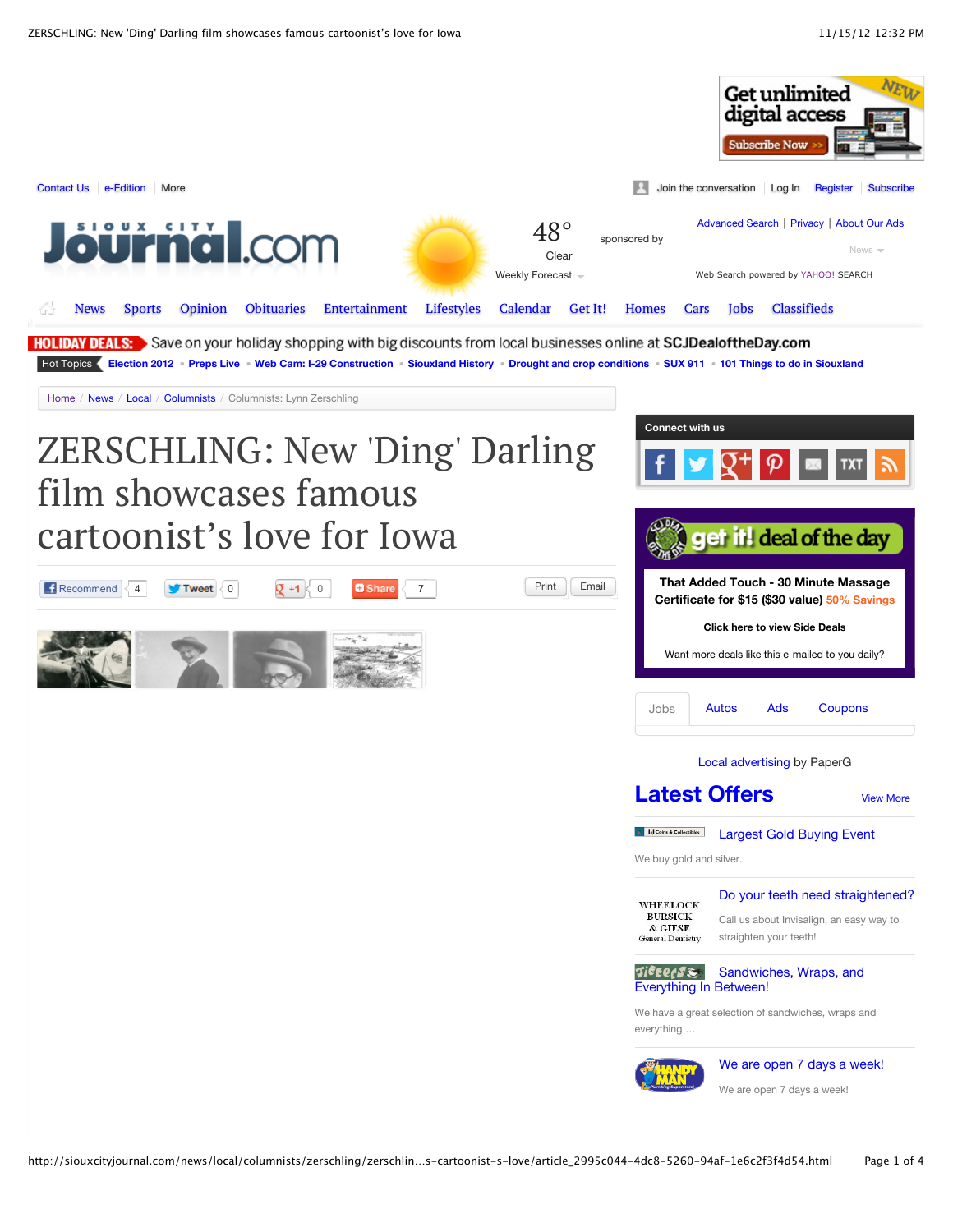

Jay "Ding" Darling prepares to take off in a Curtiss Oriole biplane. The Pulitzer Prize-winning editorial cartoonist, who got his start at the Sioux City Journal in 1900, is the subject of a new documentary.

14 hours ago • [LYNN ZERSCHLING lzerschling@siouxcityjournal.com](http://siouxcityjournal.com/search/?l=50&sd=desc&s=start_time&f=html&byline=LYNN%20ZERSCHLING%0Alzerschling%40siouxcityjournal.com) [\(1\) Comments](http://siouxcityjournal.com/news/local/columnists/zerschling/zerschling-new-ding-darling-film-showcases-famous-cartoonist-s-love/article_2995c044-4dc8-5260-94af-1e6c2f3f4d54.html#comments)

SIOUX CITY | Jay "Ding" Darling packed a punch during his career as a Pulitzer Prize-winning editorial cartoonist whose efforts helped launch the conservation movement in the United States.

He produced 16,000 cartoons during his career, which began at the Sioux City Journal in 1900. He started out as a cub reporter.

According to a new documentary, "America's Darling: The Story of Jay N. 'Ding' Darling," Darling was assigned to cover a trial and told to take a photograph of one of the lawyers. Instead, the guy chased him down the street, swinging his cane. Talk about your mobile journalists.

Undaunted, Darling drew a cartoon of what had happened, and the Journal published it. Although he had drawn since he was a child, that incident launched his career.

After he married Genevieve Pendleton, daughter of Judge Isaac Pendleton, in 1906, he went to work for the Des Moines Register. He moved to New York several times but returned to Des Moines each time. Eventually, his cartoons were syndicated in 150 newspapers around the country.

He won a Pulitzer Prize in 1924 and again in 1943.

### **Related Documents**

#### [History blog](http://siouxcityjournal.com/history-blog/pdf_89f8c24d-7fbd-5bb0-87c0-e9c1693942e7.html)



ONLINE: Find more history articles and photos at siouxcit yjournal. com/history

### **If You Go**

WHAT: Public screening of the new 75-minute documentary "America's Darling: The Story of Jay N. 'Ding' Darling."

WHEN: 1 p.m. Saturday and 1 p.m. Nov. 23, at the Sioux City Public Museum, 607 Fourth St. Admission is free. Producer Sam Koltinsky will introduce the film Saturday.

DOCUMENTARY DVDs: For sale at the screenings for \$20. Net proceeds will be donated to the Sioux City Public Museum.

MORE: Koltinsky plans to present Museum Director Steve Hansen

## **[Featured Businesses](http://siouxcityjournal.com/search/?c=places&t=article&sd=desc&s=start_time&sHeading=Local+Businesses&skin=%2Fget-it&D=business&app%5B0%5D=business)** [View More](http://siouxcityjournal.com/search/?c=places&t=article&sd=desc&s=start_time&sHeading=Local+Businesses&skin=%2Fget-it&D=business&app%5B0%5D=business)



[Bird Haven](http://siouxcityjournal.com/places/bird-haven/business_4000004494.html)

[Liberty National Bank](http://siouxcityjournal.com/places/liberty-national-bank/business_1129585227.html)



[Cheers Lounge & Grill](http://siouxcityjournal.com/places/cheers-lounge-grill/business_1132435686.html)



[Uptown Wedding and Event](http://siouxcityjournal.com/places/uptown-wedding-and-event-rental/business_4000002794.html) **Rental** 

| Find a local business |  |
|-----------------------|--|
| I'm looking for:      |  |
|                       |  |
| Located near:         |  |
| Sioux City, IA        |  |

*Hint: Enter a keyword that you are looking for [like tires, pizza or doctors or browse the](http://local.siouxcityjournal.com/)* full business directory*, powered by* [Local.com](http://local.siouxcityjournal.com/)

Search



Find the best prices on gas in the Siouxland area with our gas gauge.

## **Poll**

**Poll: Have you voted for your favorite video for the The Governor's Anti-Bullying Summit?(View videos at educateiowa.eduvision.tv)**

◯ Yes

No

Vote

[View Results](http://siouxcityjournal.com/content/tncms/live/#)

## **Most Popular**

| <b>Articles</b> | <b>Comments</b> | Facebook |
|-----------------|-----------------|----------|
|                 |                 |          |

[Sioux City man gets jail, probation for](http://siouxcityjournal.com/news/local/crime-and-courts/sioux-city-man-gets-jail-probation-for-shooting-at-cyclists/article_2602367b-1ee1-58a7-8c13-343f396ed8e6.html) shooting at cyclists

[Sioux City police investigating discovery of](http://siouxcityjournal.com/news/local/crime-and-courts/sioux-city-police-investigating-discovery-of-body-in-riverside/article_7b13dfd4-3858-59f2-b534-dcae9ebd63b7.html) body in Riverside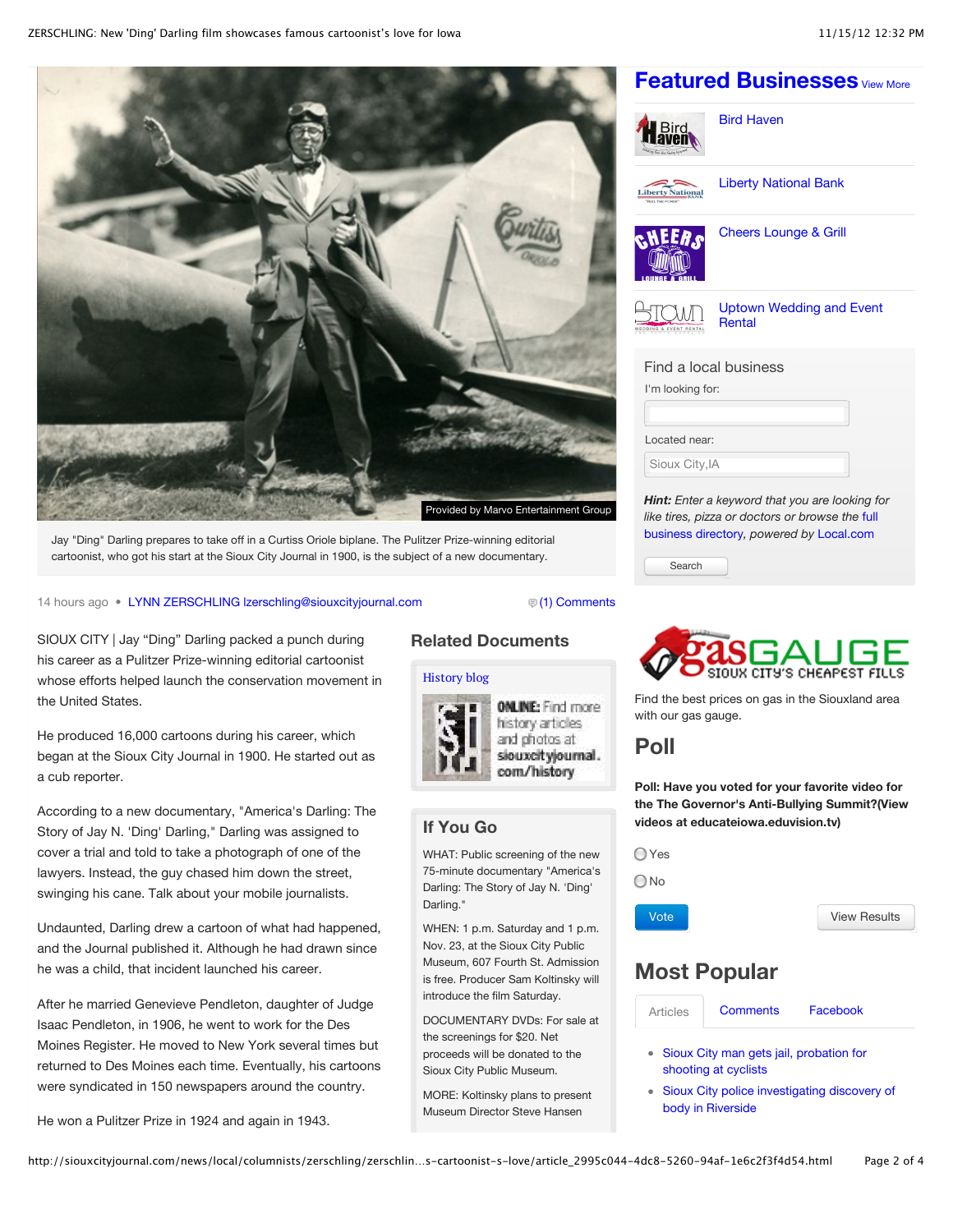"He was a modern-day renaissance man," Sam Koltinsky, executive producer of the film, told me. He is head of

Marvo Entertainment Group, based in Princeton, Ky. "We told his story from that perspective."

In addition to the biting political and social commentary evidenced in his cartoons, Darling started the Federal Duck Stamp Program, began the agency that evolved into the U.S. Fish and Wildlife Service and founded the National Wildlife Federation.

Koltinsky told Darling's story through interviews with a number of people. It's narrated, in part, by his 17-year-old great-great-grandson and his grandson, Kip Koss.

Perhaps the best part of the movie is hearing Darling's own words recorded years ago, seeing many of his outrageously stinging cartoons and the gorgeous vistas of nature he loved so much, including the wildlife refuge that bears his name on Sanibel Island, Fla.

"I don't think he suffered fools lightly," Sioux City Public Museum director Steve Hansen said.

What is clear throughout the film is Darling's affection for Iowa. He moved to Sioux City in 1886 when his father, Marc, became minister at First Congregational Church. Some of Jenny Darling's family members still live here, including her niece through marriage, Roberta Pendleton, 94, and her son, John Pendleton, who lives in Sioux City and Seattle.

"I met him in 1960, two years before he died," John Pendleton told me. "My father (Judge Donald Pendleton) and mother took my two sisters and me to Des Moines. My brother James wasn't born yet. We visited him in the Register building. I remember one thing he told me – to never let myself grow old!"

That was the only time he or his mother met Darling.

And where did Darling get that nickname? He abbreviated his last name, using the first and last three letters to sign his cartoons, "D-ing." Eventually, he became known as Ding.

He died in Des Moines in 1962 at the age of 85. He is buried with other family members at Logan Park Cemetery in Sioux City. Koltinsky plans to visit their graves when he is in town this weekend.

He credited the public museum staff for digging up pictures no one knew existed. Plans call for the film to be distributed through PBS and shown on the Documentary Channel.

"We tried to create something not only to be a testament to his legacy and inspire others but also to share his great messages," Koltinsky said. "If you're looking for the great American story, this is it."

**Tags** [History,](http://siouxcityjournal.com/search/?k=%22history%22&t=&l=20&d=&d1=&d2=&f=html&s=start_time&sd=desc&sHeading=History) [Jay "ding" Darling,](http://siouxcityjournal.com/search/?k=%22jay) [Documentary](http://siouxcityjournal.com/search/?k=%22documentary%22&t=&l=20&d=&d1=&d2=&f=html&s=start_time&sd=desc&sHeading=Documentary), [John Endleton,](http://siouxcityjournal.com/search/?k=%22john%20endleton%22&t=&l=20&d=&d1=&d2=&f=html&s=start_time&sd=desc&sHeading=John%20Endleton) [Roberta Pendleton,](http://siouxcityjournal.com/search/?k=%22roberta%20pendleton%22&t=&l=20&d=&d1=&d2=&f=html&s=start_time&sd=desc&sHeading=Roberta%20Pendleton) Judge Donald [Pendleton, Mark Darling, Marvo Entertainment Group, Sioux City Public Museum, Sioux Cit](http://siouxcityjournal.com/search/?k=%22judge%20donald%20pendleton%22&t=&l=20&d=&d1=&d2=&f=html&s=start_time&sd=desc&sHeading=Judge%20Donald%20Pendleton)[y](http://siouxcityjournal.com/search/?k=%22sioux%20city%20journal%22&t=&l=20&d=&d1=&d2=&f=html&s=start_time&sd=desc&sHeading=Sioux%20City%20Journal) [Journal,](http://siouxcityjournal.com/search/?k=%22national%20wildlife%20federation%22&t=&l=20&d=&d1=&d2=&f=html&s=start_time&sd=desc&sHeading=National%20Wildlife%20Federation) [Des Moines Register](http://siouxcityjournal.com/search/?k=%22des%20moines%20register%22&t=&l=20&d=&d1=&d2=&f=html&s=start_time&sd=desc&sHeading=Des%20Moines%20Register)[,](http://siouxcityjournal.com/search/?k=%22national%20wildlife%20federation%22&t=&l=20&d=&d1=&d2=&f=html&s=start_time&sd=desc&sHeading=National%20Wildlife%20Federation) [Pulitzer Prize](http://siouxcityjournal.com/search/?k=%22pulitzer%20prize%22&t=&l=20&d=&d1=&d2=&f=html&s=start_time&sd=desc&sHeading=Pulitzer%20Prize)[,](http://siouxcityjournal.com/search/?k=%22national%20wildlife%20federation%22&t=&l=20&d=&d1=&d2=&f=html&s=start_time&sd=desc&sHeading=National%20Wildlife%20Federation) [Genevieve Pendleto](http://siouxcityjournal.com/search/?k=%22genevieve%20pendleton%22&t=&l=20&d=&d1=&d2=&f=html&s=start_time&sd=desc&sHeading=Genevieve%20Pendleton)[n, C](http://siouxcityjournal.com/search/?k=%22national%20wildlife%20federation%22&t=&l=20&d=&d1=&d2=&f=html&s=start_time&sd=desc&sHeading=National%20Wildlife%20Federation)[onservation](http://siouxcityjournal.com/search/?k=%22conservation%22&t=&l=20&d=&d1=&d2=&f=html&s=start_time&sd=desc&sHeading=Conservation)[, National](http://siouxcityjournal.com/search/?k=%22national%20wildlife%20federation%22&t=&l=20&d=&d1=&d2=&f=html&s=start_time&sd=desc&sHeading=National%20Wildlife%20Federation) [Wildlife Federation,](http://siouxcityjournal.com/search/?k=%22j.n.%20ding%20darling%20national%20wildlife%20refuge%22&t=&l=20&d=&d1=&d2=&f=html&s=start_time&sd=desc&sHeading=J.n.%20Ding%20Darling%20National%20Wildlife%20Refuge) [Federal Duck Stamp](http://siouxcityjournal.com/search/?k=%22federal%20duck%20stamp%22&t=&l=20&d=&d1=&d2=&f=html&s=start_time&sd=desc&sHeading=Federal%20Duck%20Stamp)[, C](http://siouxcityjournal.com/search/?k=%22j.n.%20ding%20darling%20national%20wildlife%20refuge%22&t=&l=20&d=&d1=&d2=&f=html&s=start_time&sd=desc&sHeading=J.n.%20Ding%20Darling%20National%20Wildlife%20Refuge)[artoonis](http://siouxcityjournal.com/search/?k=%22cartoonist%22&t=&l=20&d=&d1=&d2=&f=html&s=start_time&sd=desc&sHeading=Cartoonist)[t,](http://siouxcityjournal.com/search/?k=%22j.n.%20ding%20darling%20national%20wildlife%20refuge%22&t=&l=20&d=&d1=&d2=&f=html&s=start_time&sd=desc&sHeading=J.n.%20Ding%20Darling%20National%20Wildlife%20Refuge) [Sam Koltinsky](http://siouxcityjournal.com/search/?k=%22sam%20koltinsky%22&t=&l=20&d=&d1=&d2=&f=html&s=start_time&sd=desc&sHeading=Sam%20Koltinsky)[, J.n. Ding Darling National](http://siouxcityjournal.com/search/?k=%22j.n.%20ding%20darling%20national%20wildlife%20refuge%22&t=&l=20&d=&d1=&d2=&f=html&s=start_time&sd=desc&sHeading=J.n.%20Ding%20Darling%20National%20Wildlife%20Refuge) Wildlife Refuge, [Steve Hansen,](http://siouxcityjournal.com/search/?k=%22steve%20hansen%22&t=&l=20&d=&d1=&d2=&f=html&s=start_time&sd=desc&sHeading=Steve%20Hansen) [Christopher "kip" Koss,](http://siouxcityjournal.com/search/?k=%22christopher) [Chris Steffen,](http://siouxcityjournal.com/search/?k=%22chris%20steffen%22&t=&l=20&d=&d1=&d2=&f=html&s=start_time&sd=desc&sHeading=Chris%20Steffen) [Spectator Column](http://siouxcityjournal.com/search/?k=%22spectator%20column%22&t=&l=20&d=&d1=&d2=&f=html&s=start_time&sd=desc&sHeading=Spectator%20Column)

[View \(1\) Comments](http://siouxcityjournal.com/news/local/columnists/zerschling/zerschling-new-ding-darling-film-showcases-famous-cartoonist-s-love/article_2995c044-4dc8-5260-94af-1e6c2f3f4d54.html?mode=comments)

#### **More Columnists: Lynn Zerschling Stories**

with a present related to Darling. [Jackson Kulawik](http://siouxcityjournal.com/news/local/obituaries/jackson-kulawik/article_413f3e18-3698-50e7-9038-7ccbf8cc6a6d.html)

- [Crusaders start fast to overpower Grinnell](http://siouxcityjournal.com/sports/high-school/football/crusaders-start-fast-to-overpower-grinnell/article_60949224-2612-5b85-ad14-6ef563804bc9.html)
- ['Dancing with the Stars': Bye, Kirstie Alley.](http://siouxcityjournal.com/blogs/bruceblog/dancing-with-the-stars-bye-kirstie-alley-but-then-who/article_8150c946-2d3f-11e2-a661-001a4bcf887a.html) But then, who?





#### **[\\$20.00 Zort's Prime Time](http://www.cityxpress.com/waf.srv/lee/siouxcity/auction/auction_ActionProdDet?ONSUCCESS=proddet.jsp&PARENTCOLL=15494003&PRODID=10573890&DESTID=0029) Gift Certificates**

Bring the family and enjoy our prime rib with four \$5 Zort's Prime Time gift certificates (good thru 6/30/2013)

#### **Place Bid Now**

**[View more weekly auction items here.](http://www.cityxpress.com/waf.srv/lee/siouxcity/auction/auction_ActionSrchProd?ONSUCCESS=products_search.jsp&ONERR1=search_noitem.jsp&ONERR2=products_search.jsp)**

## **[Featured Sections](http://siouxcityjournal.com/featured_sections)**



**[Remsen's 39th Annual](http://www.siouxcityjournal.com/app/featured_sections/remsen_oktoberfest/index.php) Oktoberfest - Oct. 27, 2012**

Arts and Crafts, Vendor Fair and more.